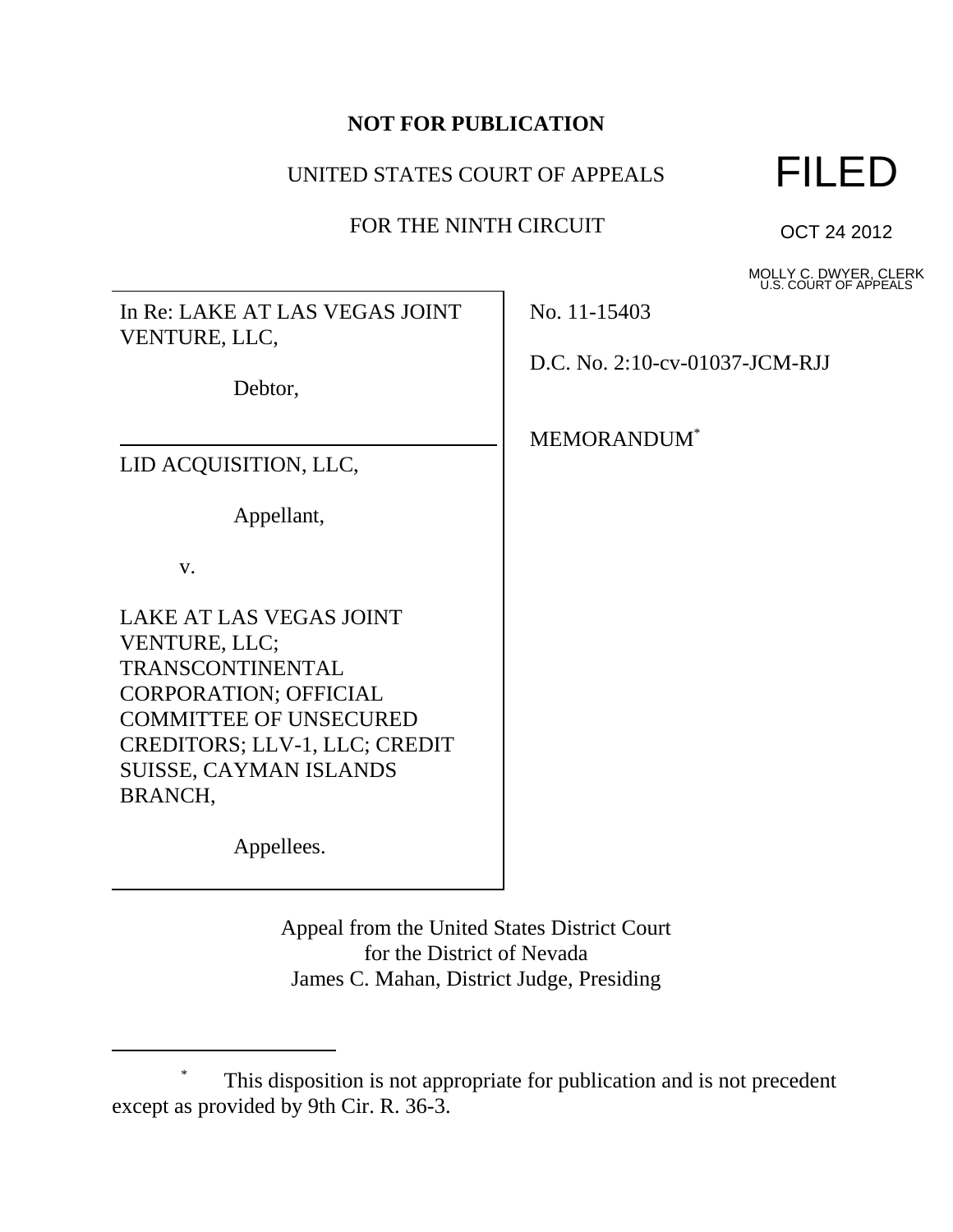#### Argued and Submitted September 12, 2012 Las Vegas, Nevada

Before: RAWLINSON, BYBEE, and IKUTA, Circuit Judges.

The Security Agreement between Lake at Las Vegas Joint Venture (LLVJV) and Wells Fargo granted the bank a security interest, not an absolute assignment, in payments "due or to become due under or in connection with" the T-12 Acquisition Agreement, because the agreement: (1) expressly contemplated that, once signed, it created a security interest, *see, e.g.*, "T-12 Security Agreement" at ¶ 2; (2) gave Wells Fargo the right to demand the amount of any deficiency between the proceeds from the sale of the collateral and the amount of the loans, *see id.* at ¶ 15(e); and (3) required Wells Fargo to pay any surplus received from the sale of the collateral to the debtors or at the debtors' direction, *see id. See Dewhirst v. Citibank (In re Contractors Equip. Supply Co.)*, 861 F.2d 241, 245 (9th Cir. 1988) (citing *In re Evergreen Valley Resort, Inc.*, 23 B.R. 659, 661–62 (Bankr. D. Me. 1982)) (identifying factors relevant to determining whether an agreement creates a security interest or an absolute assignment). For these same reasons, the Security Agreement between LLV-1, LLC and Wells Fargo granted the bank a security interest, not an absolute assignment, in the T-16 Acquisition Agreement and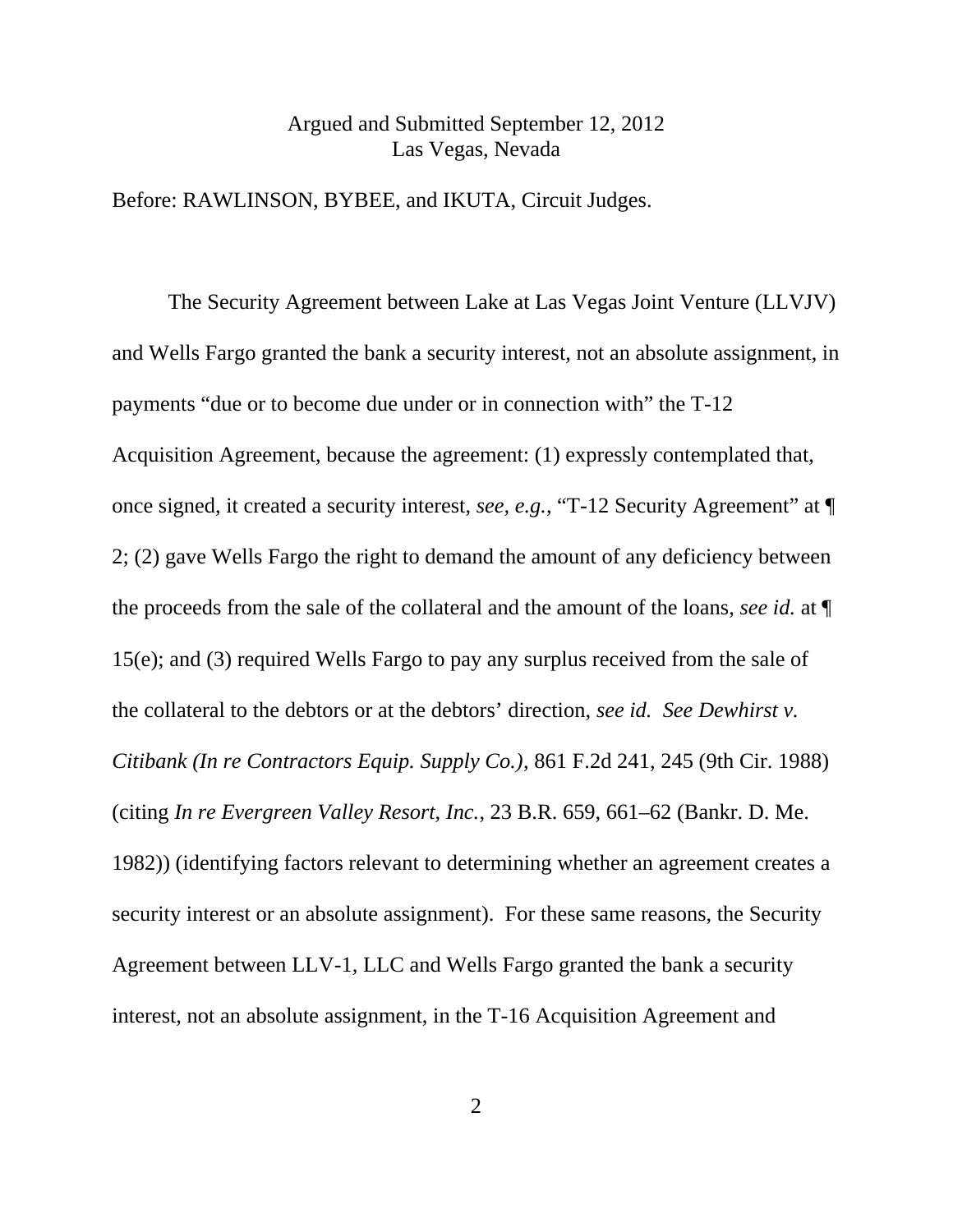payments "due or to become due under or in connection with" that agreement. Nothing in the Notices and Irrevocable Directions to Pay, attached to both security agreements, changes this analysis.

Because the T-12 Security Agreement gave LID Acquisition (Wells Fargo's assignee) a security interest only in payments from the T-12 Acquisition Agreement, and LLVJV received no payments in connection with the T-12 Acquisition Agreement before its bankruptcy filing, the T-12 Security Agreement does not give LID Acquisition a security interest in any post-petition payments made in connection with the T-12 Acquisition Agreement. *See* 11 U.S.C. § 552(a). Even if LLVJV had received a payment in connection with the T-12 Acquisition Agreement before filing bankruptcy, the T-12 Security Agreement would not give LID Acquisition a security interest in any post-petition payments under the T-12 Acquisition Agreement because those post-petition payments are not "proceeds" of pre-petition payments. *See* 11 U.S.C. § 552(b)(1); *see also Philip Morris Capital Corp. v. Bering Trader, Inc. (In re Bering Trader, Inc.)*, 944 F.2d 500, 501 (9th Cir. 1991)*.* 

Article 9 of the Uniform Commercial Code applies to LID Acquisition's security interest in the T-16 Acquisition Agreement and payments thereunder because payments made by a governmental purchaser, here, the City of Henderson,